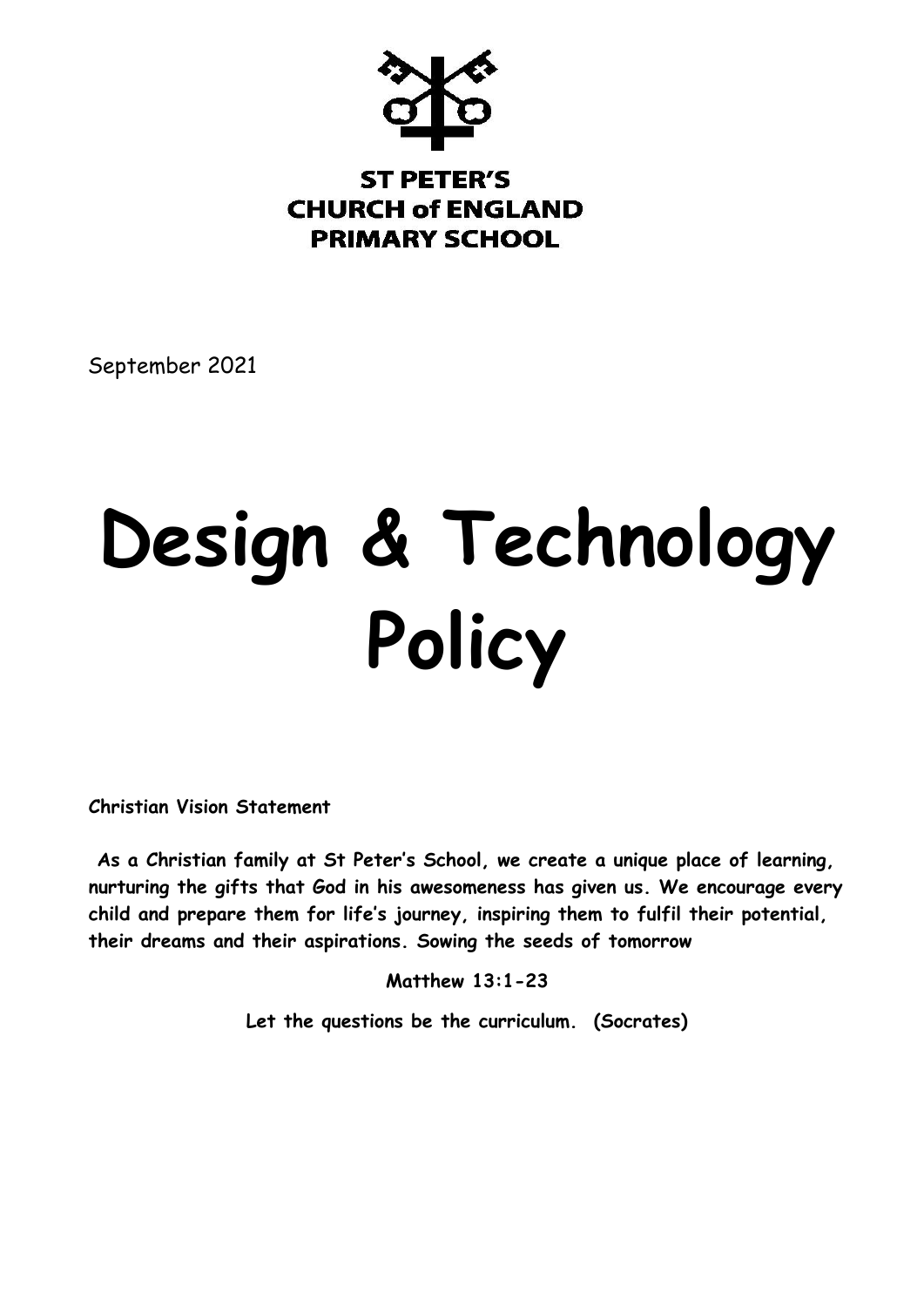#### **Aims and objectives**

Design and technology prepares children to take part in the development of tomorrow's rapidly changing world. Creative thinking encourages children to make positive changes to their quality of life. The subject encourages children to become autonomous and creative problem solvers, both as individuals and as part of a team. It enables them to identify needs and opportunities and to respond by developing ideas and eventually making products and systems. Through the study of design and technology they combine practical skills with an understanding of aesthetic, social and environmental issues, as well as functions and industrial practices. This allows them to reflect on and evaluate present and past design and technology, its uses and its impacts. Design and technology helps all children to become discriminating and informed consumers and potential innovators.

# **The aims of design and technology are:**

- To develop imaginative thinking in children and enable them to talk about what they like and dislike when designing and making.
- To enable children to talk about how things work and to draw and model their ideas;
- To encourage children to select appropriate tools and techniques for making a product, whilst following safe procedures.
- To explore attitudes towards the made world and how we live and work within it;
- To develop an understanding of the technological process, products and their manufacture, and their contribution to our society;
- To foster enjoyment, satisfaction and purpose in designing and making.

# **Teaching and Learning Styles**

A variety of teaching and learning styles are used in design and technology lessons. Our aim is to develop the children's knowledge, skills and understanding in design and technology. We ensure that the children apply their knowledge and understanding when developing ideas, planning and making products and evaluating them. The teachers will provide a mixture of whole class teaching and individual/group activities. Teachers will draw attention to good examples of individuals work as models for the other children. We will encourage the children to evaluate their own ideas/work and the work of others, and say what they think and feel about them. Within lesson we give children the opportunity to work on their own and collaborate with others. Children also have the opportunity to use a wide range of materials and resources, including ICT.

In all classes there are children of differing ability. We recognise this fact and provide suitable learning opportunities for all children by matching the challenge of the task to the ability of the child. We achieve this through a range of strategies:

- Setting common tasks that are open ended and have a variety of results;
- Setting tasks of increasing difficulty where not all children complete all tasks:
- Grouping children by ability and setting different targets for each group;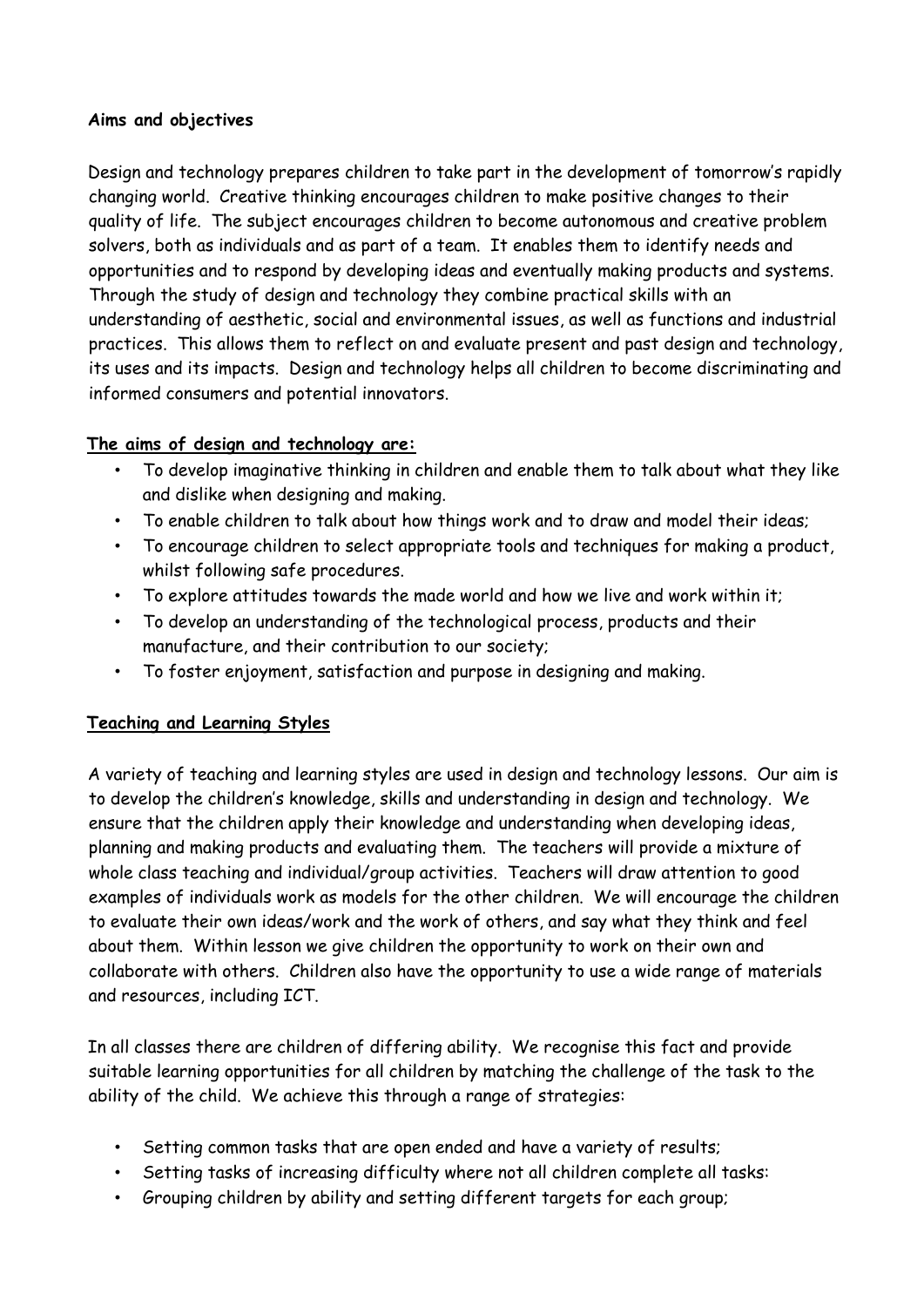• Providing a range of challenges through the provision of different resources;  $\Box$  Using additional adults to support the work of individual children or small groups.

### **Curriculum Planning**

Our school delivers Design and Technology using a scheme of work from Kapow Primary designed to give coherence and context, coving the breadth of study for Design and Technology as stated in the National Curriculum.

This scheme sets out six different areas which are taught across the key stages:

- Cooking and Nutrition
- Mechanics
- Structures
- Textiles
- Electrical systems
- Digital World

We carry out curriculum planning in design technology in two phases (long term and medium term). The long term plan maps the design and technology units covered in each term throughout each key stage and ensures an appropriate balance and distribution of work. The design and technology subject leader works this plan out in conjunction with teaching colleagues in each year group.

Our medium term plans give details of the topic theme for each term. We identify the specific learning objectives in the guise of big questions and detail how the lessons are to be taught, differentiation as necessary, the skills to be taught, learning outcomes and crosscurricular links for each topic as well as the provision for 'Gifted and Talented' pupils'. The design and technology subject monitors the subject on a regular basis. Because we have mixed age classes, medium term planning is organised on a two year cycle. Activities in design and technology are planned to build on the prior learning of the children. We give all children the opportunity to develop their skills, knowledge and understanding. Progression is built into the scheme of work so that the children are increasingly challenged as they move through the school.

# **Foundation Stage**

We encourage the development of skills, knowledge and understanding that help reception children make sense of their world as an integral part of the school's work. We relate the development of the children's knowledge and understanding of the world to the Early Learning Goals as set out in the EYFS Curriculum. These underpin curriculum planning for children from birth to five years. This learning forms the foundations for later work in design and technology. These early experiences include asking questions about how things work, investigating and using a variety of construction kits, materials, tools and products, developing making skills and handling appropriate tools and construction materials safely with increasing control.